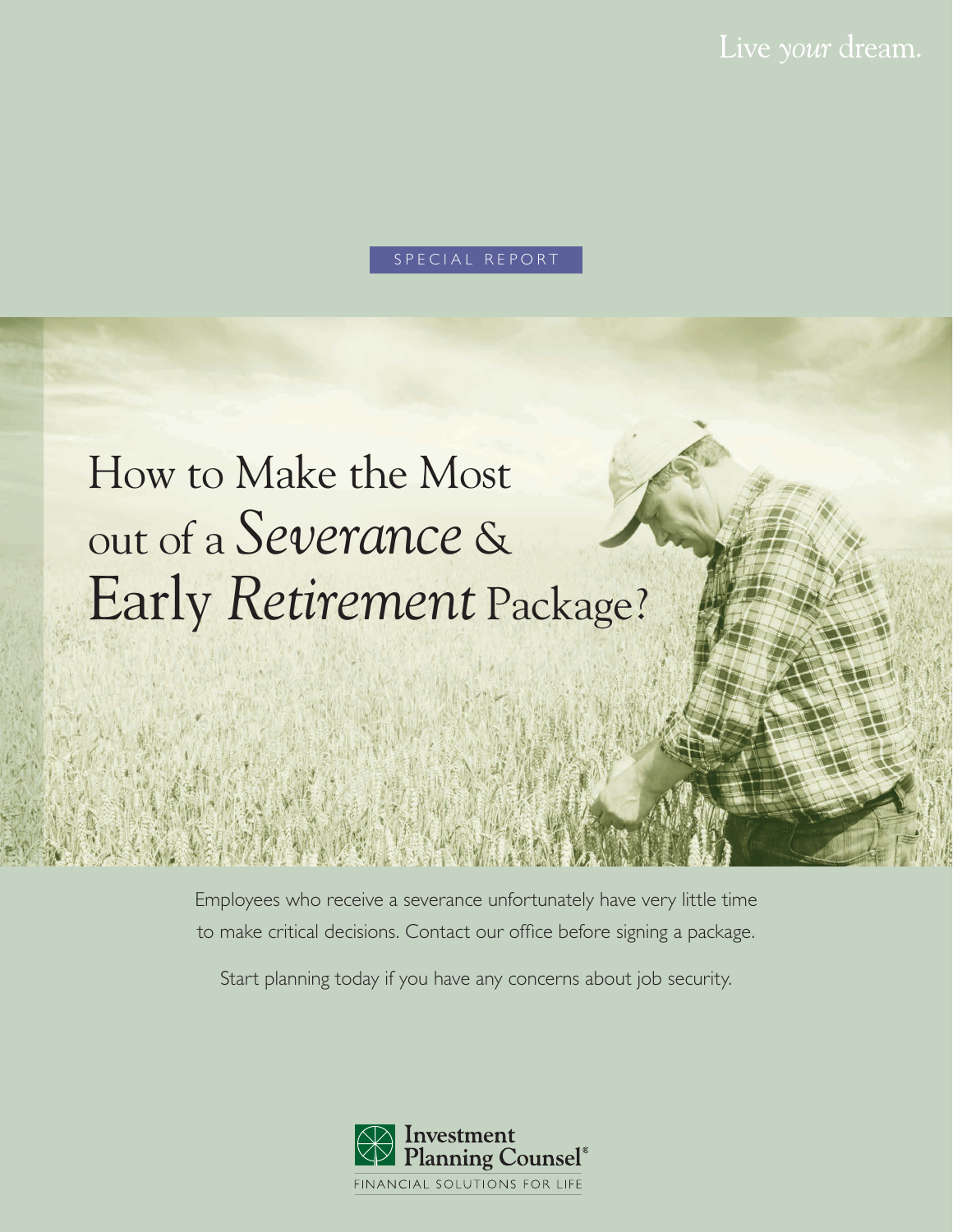# How to Make the Most out of a *Severance*or *Early* Retirement Package?

As the economy continues to recover, some companies continue to cut expenses, including payroll. Though you may feel a loss of control, at least initially, there is much you can do to make the best of this involuntary life event.

In fact, the decisions you will need to make in a short period of time could have a profound effect on your financial security and your goals for the future. You may, for example, be given a one-time chance to make a special contribution to your RRSP, enabling you to significantly reduce immediate tax while also enhancing your retirement savings. Of course, going through a severance is not an exercise many people will want to experience. Advice from a professional is a must for anyone in this situation.

This Special Report will help you better understand the components of a severance or early retirement package, as well as the options and considerations related to each. The main components typically include: *a retiring allowance, pension assets, and group benefits.*

Together with the support and advice that our team can provide, this report will guide you toward making sound decisions for your personal circumstances and help you move forward in the next stage of your life with added confidence and peace of mind.

## Retiring Allowance

As part of a severance, you may receive fully taxable termination benefits in lieu of reasonable notice, and possibly a retiring allowance if you have worked for your employer for many years. If you have been with your company since before

1996, you have a one-time opportunity to soften the tax hit. A retiring allowance is a specific tax term defined as an amount received on or after retirement of an employee in recognition of long service, or in respect of a loss of office or employment. It includes pay for unused sick leave or damages *(such as those paid for wrongful dismissal)*, but excludes pension benefits, amounts for unused vacation and termination payments.

What's special about a retiring allowance is that you may be able to roll over part of the payment to your RRSP on a tax-free basis – without using up existing contribution room. The eligible amount is calculated as:

- *\$2,000 for each calendar year or part year of employment up to but not including 1996 PLUS*
- *an additional \$1,500 for each year or part year of employment before 1989 during which you did not earn benefits in a registered pension plan or deferred profit sharing plan.*

For years worked after 1995, no preferential tax treatment or carry forward is given. However, you can always use your personal RRSP contribution limit to shelter the excess. As an example, suppose you are laid off in 2014 and have worked at the same company since October 1993. You receive a retiring allowance of \$100,000.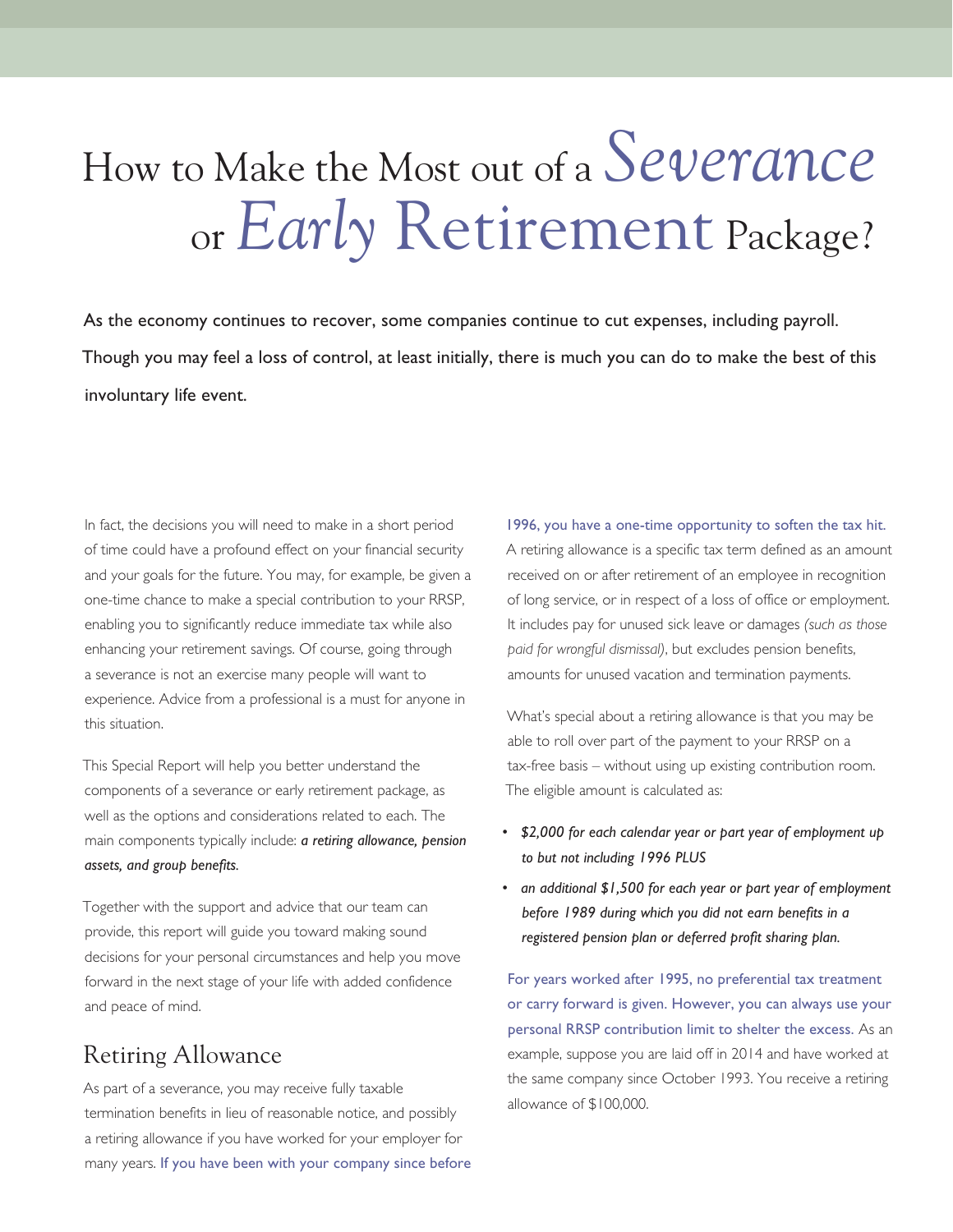#### **Amount of retiring allowance eligible for tax-free rollover to RRSP:**

1993 to 1995 = \$6,000 (3 *years, including 1993, x \$2,000)* **TOTAL = \$6,000**

Let's say you also have \$25,000 in unused RRSP contribution room for 2014. Adding this to your \$6,000 in eligible retiring allowance means you can shelter up to \$31,000 of your \$100,000 allowance *(and possibly more if you receive a pension adjustment reversal, or PAR – see page 3)*. Together we will have to consider the best options for this residual, and the amount you can shelter.

Be sure to ask your employer to transfer your retiring allowance directly to your RRSP so taxes are not withheld on the amount. Otherwise, you will have to wait until after you file your next annual income tax return to get the tax back.

A large cash payment may push you into a higher tax bracket, severely eroding your severance payout. If you have used all allowable RRSP contributions, it is recommended that you consider negotiating with your employer to delay and spread out the payments and related tax consequences. Note that severance payments cannot go longer than three years.

So, for example, if you made \$75,000 in salary up to the time of your termination date and you receive a severance of \$120,000, your total income for the year would be pushed up to \$195,000 – of which a large portion would be taxed at a much higher marginal tax rate.. If instead, you arranged to receive two annual severance payments of about \$60,000 starting the following January, your income for all three years could be kept in a lower tax bracket.

#### Pension Assets

Deciding what to do with your pension assets can be an extremely complex matter. Your options will depend on the type of pension plan you have, whether your pension contributions have vested in your name and whether you are at retirement age. If you are a member of a registered pension plan, you will likely have three choices:

- *• keep your pension with your previous employer*
- *• move it to a new employer's pension plan, or*
- *transfer the commuted value of the pension to a Locked-in RRSP or, if you are retiring, to a Life Income Fund or Locked-In Registered Income Fund.*

You may receive your company pension benefit as guaranteed monthly payments beginning now, or in the future if you choose a deferred pension. You may have the option of receiving a lump sum, or the commuted value, of this monthly income instead. The decision to take the commuted value or monthly pension is a very serious one, as it cannot be reversed but can have long-term financial implications on you and your family.

We can help you evaluate your options based on a quantitative analysis, as well as qualitative considerations such as willingness to manage your financial affairs, your life expectancy and desire to leave an inheritance. Taking the commuted value may appeal to someone who wishes to leave an estate or whose pension is not indexed to inflation, while the pension may be a good choice for people with few other assets or who value continued health coverage.

If you choose to take the lump sum, your funds can be invested in a balanced portfolio with the help of a professional according to your personal goals, financial situation and comfort with risk

### Can you benefit from a PAR?

If you decide to transfer your pension assets to a locked-in RRSP and you belonged to a defined benefit pension plan, you will be eligible for a pension adjustment reversal (PAR). PAR was created by the federal government to compensate former pension plan members for RRSP room they lost as a result of overstated pension adjustments (PAs). This newly created RRSP room, which is calculated by the plan administrator, will allow you to contribute some of the cash portion of your severance that is not eligible for tax-free rollover to your RRSP and to claim a tax deduction.